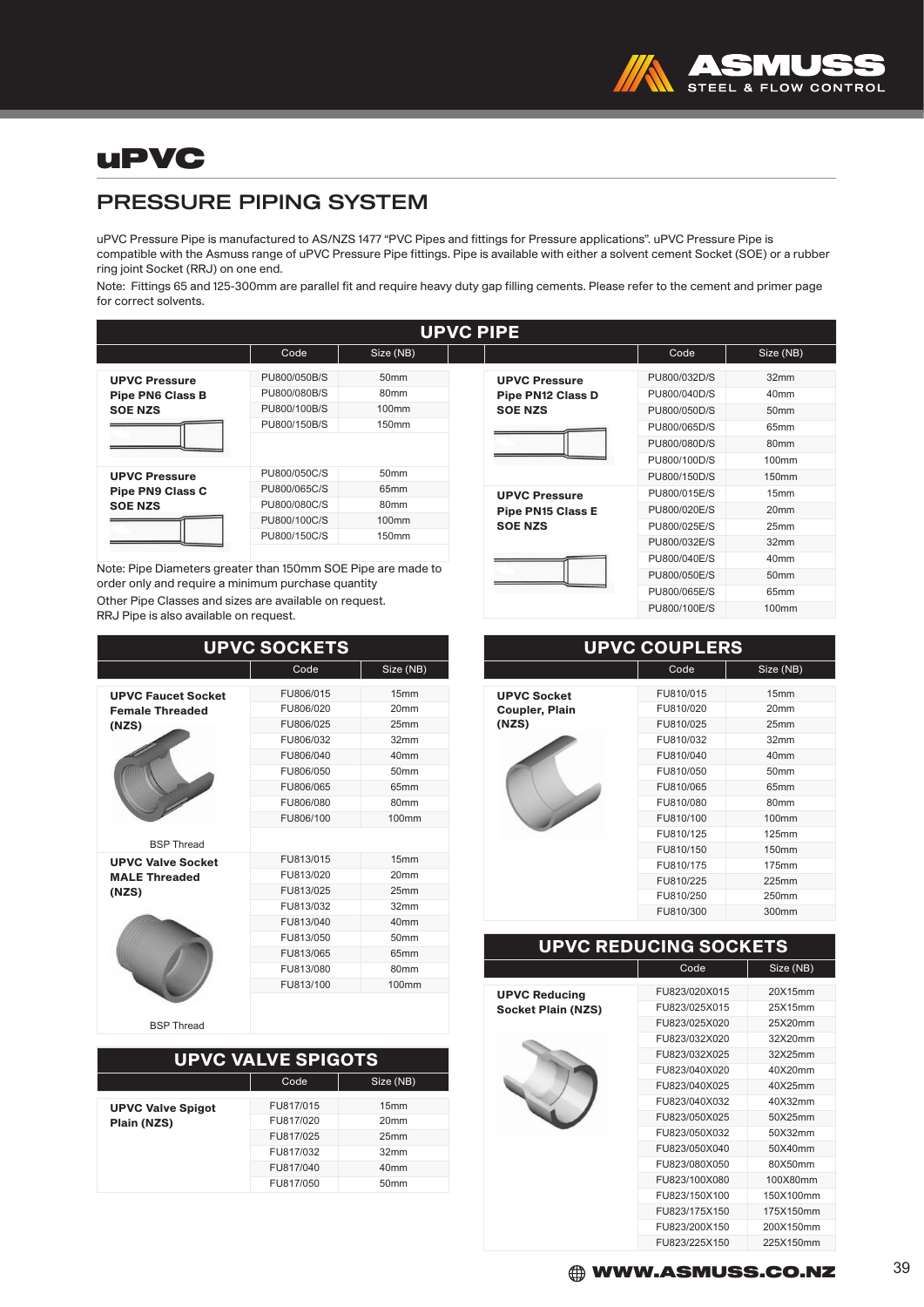# THE SMARTER CHOICE.

## uPVC

### PRESSURE PIPING SYSTEM

| <b>UPVC 90° ELBOWS</b> |              |                   |  |
|------------------------|--------------|-------------------|--|
|                        | Code         | Size (NB)         |  |
| UPVC Elbow 90°         | FU801/015/90 | 15mm              |  |
| Plain (NZS)            | FU801/020/90 | 20 <sub>mm</sub>  |  |
|                        | FU801/025/90 | 25mm              |  |
|                        | FU801/032/90 | 32mm              |  |
|                        | FU801/040/90 | 40mm              |  |
|                        | FU801/050/90 | 50 <sub>mm</sub>  |  |
|                        | FU801/065/90 | 65mm              |  |
|                        | FU801/080/90 | 80mm              |  |
|                        | FU801/100/90 | 100 <sub>mm</sub> |  |
|                        | FU801/125/90 | 125mm             |  |
|                        | FU801/150/90 | 150mm             |  |
|                        | FU801/175/90 | 175mm             |  |
|                        | FU801/200/90 | 200 <sub>mm</sub> |  |
|                        | FU801/225/90 | 225mm             |  |
|                        | FU801/250/90 | 250mm             |  |
|                        | FU801/300/90 | 300mm             |  |

| <b>UPVC 45° ELBOWS</b> |              |                   |  |
|------------------------|--------------|-------------------|--|
|                        | Code         | Size (NB)         |  |
| <b>UPVC Elbow 45°</b>  | FU801/015/45 | 15mm              |  |
| Plain (NZS)            | FU801/020/45 | 20 <sub>mm</sub>  |  |
|                        | FU801/025/45 | 25mm              |  |
|                        | FU801/032/45 | 32mm              |  |
|                        | FU801/040/45 | 40mm              |  |
|                        | FU801/050/45 | 50 <sub>mm</sub>  |  |
|                        | FU801/065/45 | 65mm              |  |
|                        | FU801/080/45 | 80 <sub>mm</sub>  |  |
|                        | FU801/100/45 | 100 <sub>mm</sub> |  |
|                        | FU801/125/45 | 125mm             |  |
|                        | FU801/150/45 | 150 <sub>mm</sub> |  |
|                        | FU801/175/45 | 175mm             |  |
|                        | FU801/200/45 | 200 <sub>mm</sub> |  |
|                        | FU801/225/45 | 225mm             |  |
|                        | FU801/250/45 | 250mm             |  |
|                        | FU801/300/45 | 300mm             |  |

| <b>UPVC SOCKET UNIONS</b> |           |                   |  |
|---------------------------|-----------|-------------------|--|
|                           | Code      | Size (NB)         |  |
| <b>UPVC Socket UNION</b>  | FU811/015 | 15mm              |  |
| (NZS)                     | FU811/020 | 20 <sub>mm</sub>  |  |
|                           | FU811/025 | 25mm              |  |
|                           | FU811/032 | 32mm              |  |
|                           | FU811/040 | 40 <sub>mm</sub>  |  |
|                           | FU811/050 | 50 <sub>mm</sub>  |  |
|                           | FU811/065 | 65mm              |  |
|                           | FU811/080 | 80 <sub>mm</sub>  |  |
|                           | FU811/100 | 100 <sub>mm</sub> |  |

| <b>UPVC COMPRESSION COUPLER</b> |           |                  |  |
|---------------------------------|-----------|------------------|--|
|                                 | Code      | Size (NB)        |  |
| <b>UPVC Compression</b>         | FU809/020 | 20 <sub>mm</sub> |  |
| <b>Coupler 150 PSI</b>          | FU809/025 | 25mm             |  |
|                                 | FU809/032 | 32mm             |  |
|                                 | FU809/040 | 40mm             |  |
|                                 | FU809/050 | 50 <sub>mm</sub> |  |
|                                 |           |                  |  |

| <b>UPVC TEES</b>               |                                                  |                                                      |  |
|--------------------------------|--------------------------------------------------|------------------------------------------------------|--|
|                                | Code                                             | Size (NB)                                            |  |
| <b>UPVC TEE</b><br>Plain (NZS) | FU804/015<br>FU804/020<br>FU804/025<br>FU804/032 | 15 <sub>mm</sub><br>20 <sub>mm</sub><br>25mm<br>32mm |  |
|                                | FU804/040<br>FU804/050<br>FU804/065              | 40mm<br>50 <sub>mm</sub><br>65mm                     |  |
|                                | FU804/080<br>FU804/100<br>FU804/125              | 80 <sub>mm</sub><br>100 <sub>mm</sub><br>125mm       |  |
|                                | FU804/150<br>FU804/175<br>FU804/200              | 150mm<br>175mm<br>200 <sub>mm</sub>                  |  |
|                                | FU804/225<br>FU804/250                           | 225mm<br>250mm                                       |  |
|                                | FU804/300                                        | 300mm                                                |  |

| <b>UPVC REDUCING TEES</b> |               |           |
|---------------------------|---------------|-----------|
|                           | Code          | Size (NB) |
| <b>UPVC Reducing</b>      | FU805/020X015 | 20X15mm   |
| <b>TEE Plain (NZS)</b>    | FU805/025X015 | 25X15mm   |
|                           | FU805/025X020 | 25X20mm   |
|                           | FU805/040X020 | 40X20mm   |
|                           | FU805/040X025 | 40X25mm   |
|                           | FU805/040X032 | 40X32mm   |
|                           | FU805/050X020 | 50X20mm   |
|                           | FU805/050X025 | 50X25mm   |
|                           | FU805/050X040 | 50X40mm   |
|                           | FU805/080X025 | 80X25mm   |
|                           | FU805/080X050 | 80X50mm   |
|                           | FU805/100X050 | 100X50mm  |
|                           | FU805/100X080 | 100X80mm  |
|                           | FU805/225X150 | 225X150mm |
|                           | FU805/250X200 | 250X200mm |
|                           |               |           |

| <b>UPVC END CAPS</b>      |           |                   |
|---------------------------|-----------|-------------------|
|                           | Code      | Size (NB)         |
| <b>UPVC Cap Plain END</b> | FU830/015 | 15mm              |
| (NZS)                     | FU830/020 | 20 <sub>mm</sub>  |
|                           | FU830/025 | 25mm              |
|                           | FU830/032 | 32mm              |
|                           | FU830/040 | 40mm              |
|                           | FU830/050 | 50mm              |
|                           | FU830/065 | 65mm              |
|                           | FU830/080 | 80mm              |
|                           | FU830/100 | 100mm             |
|                           | FU830/125 | <b>125mm</b>      |
|                           | FU830/150 | <b>150mm</b>      |
|                           | FU830/200 | 200 <sub>mm</sub> |
| <b>UPVC Cap Threaded</b>  | FU832/015 | 15mm              |
|                           | FU832/020 | 20 <sub>mm</sub>  |
|                           | FU832/025 | 25mm              |
|                           | FU832/032 | 32mm              |
|                           | FU832/040 | 40mm              |
|                           | FU832/050 | 50mm              |
|                           | FU832/080 | 80mm              |
|                           | FU832/100 | 100mm             |
|                           | FU832/150 | <b>150mm</b>      |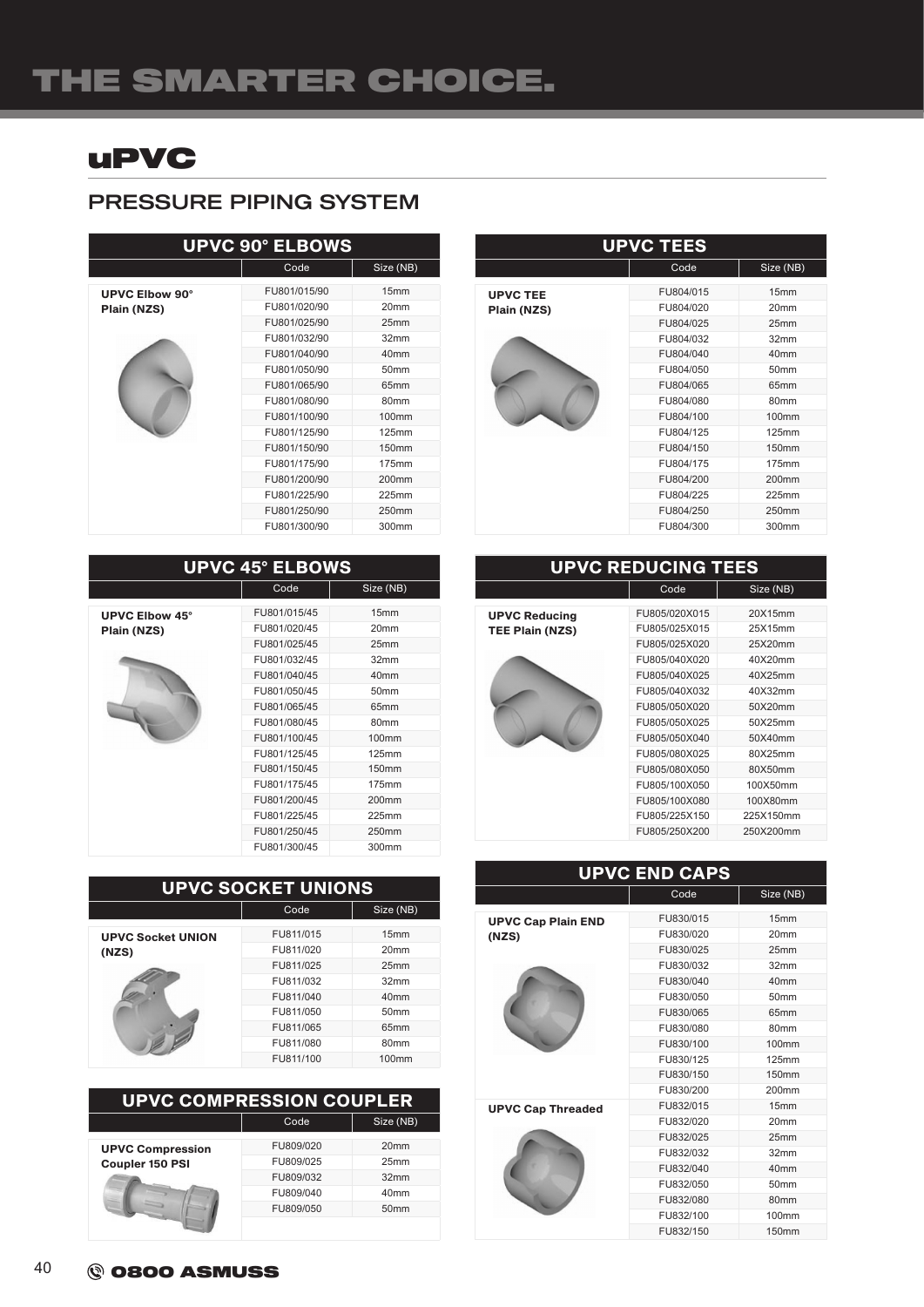

## uPVC

### PRESSURE PIPING SYSTEM

| <b>UPVC PLUGS</b>        |           |                  |  |
|--------------------------|-----------|------------------|--|
|                          | Code      | Size (NB)        |  |
| <b>UPVC Plug</b>         | FU837/015 | 15mm             |  |
| <b>Threaded</b><br>(NZS) | FU837/020 | 20mm             |  |
|                          | FU837/025 | 25mm             |  |
|                          | FU837/032 | 32mm             |  |
|                          | FU837/040 | 40 <sub>mm</sub> |  |
|                          | FU837/050 | 50 <sub>mm</sub> |  |
|                          | FU837/080 | 80mm             |  |
|                          |           |                  |  |

| <b>UPVC REDUCING BUSHES</b> |               |           |
|-----------------------------|---------------|-----------|
|                             | Code          | Size (NB) |
| <b>PVC FIP BSP</b>          | FU818/020X010 | 20X10mm   |
| <b>Threaded</b>             | FU818/020X015 | 20X15mm   |
| <b>Reducing Bush</b>        | FU818/025X015 | 25X15mm   |
| <b>Parallel</b>             | FU818/025X020 | 25X20mm   |
|                             | FU818/032X015 | 32X15mm   |
|                             | FU818/032X020 | 32X20mm   |
|                             | FU818/032X025 | 32X25mm   |
|                             | FU818/040X015 | 40X15mm   |
|                             | FU818/040X020 | 40X20mm   |
|                             | FU818/040X025 | 40X25mm   |
|                             | FU818/040X032 | 40X32mm   |
|                             | FU818/050X020 | 50X20mm   |
|                             | FU818/050X025 | 50X25mm   |
|                             | FU818/050X032 | 50X32mm   |
|                             | FU818/050X040 | 50X40mm   |
|                             | FU818/065X050 | 65X50mm   |
|                             | FU818/080X050 | 80X50mm   |
|                             | FU818/080X065 | 80X65mm   |
|                             | FU818/100X080 | 100X80mm  |
| <b>UPVC Reducing</b>        | FU824/020X015 | 20X15mm   |
| <b>Bush (NZS)</b>           | FU824/025X015 | 25X15mm   |
|                             | FU824/025X020 | 25X20mm   |
|                             | FU824/032X025 | 32X25mm   |
|                             | FU824/040X025 | 40X25mm   |
|                             | FU824/040X032 | 40X32mm   |
|                             | FU824/050X025 | 50X25mm   |
|                             | FU824/050X040 | 50X40mm   |
|                             | FU824/065X050 | 65X50mm   |
|                             | FU824/080X050 | 80X50mm   |
|                             | FU824/080X065 | 80X65mm   |
|                             | FU824/100X050 | 100X50mm  |
|                             | FU824/100X080 | 100X80mm  |
|                             | FU824/125X100 | 125X100mm |
|                             | FU824/150X100 | 150X100mm |
|                             | FU824/150X125 | 150X125mm |
|                             | FU824/175X150 | 175X150mm |
|                             | FU824/200X150 | 200X150mm |
|                             | FU824/200X175 | 200X175mm |
|                             | FU824/225X150 | 225X150mm |
|                             | FU824/225X200 | 225X200mm |
|                             | FU824/250X150 | 250X150mm |
|                             | FU824/250X200 | 250X200mm |
|                             | FU824/250X225 | 250X225mm |
|                             | FU824/300X150 | 300X150mm |
|                             | FU824/300X175 | 300X175mm |
|                             | FU824/300X200 | 300X200mm |
|                             | FU824/300X225 | 300X225mm |

FU824/300X250 300X250mm

#### PVC ADAPTOR BUSH Code Size (NB) PVC Imperial/Metric Adaptor Bush C-837-060160mm 168-160mm

| <b>PVC SPIGOT HOSE ADAPTORS</b>          |                                                                      |                                              |
|------------------------------------------|----------------------------------------------------------------------|----------------------------------------------|
|                                          | Code                                                                 | Size (NB)                                    |
| <b>PVC Spigot</b><br><b>Hose Adaptor</b> | FUHOADPTSP/015<br>FUHOADPTSP/020<br>FUHOADPTSP/025<br>FUHOADPTSP/032 | 15mm<br>20 <sub>mm</sub><br>25mm<br>32mm     |
|                                          | FUHOADPTSP/040<br>FUHOADPTSP/050<br>FUHOADPTSP/080                   | 40mm<br>50 <sub>mm</sub><br>80 <sub>mm</sub> |
|                                          |                                                                      |                                              |

#### UPVC FAUCET 90° ELBOWS

UPVC Elbow 90° Faucet (NZS)

Г

| Code         | Size (NB)        |
|--------------|------------------|
| FU808/015/90 | 15 <sub>mm</sub> |
| FU808/020/90 | 20 <sub>mm</sub> |
| FU808/025/90 | 25mm             |
|              |                  |
|              |                  |

#### PVC UNIVERSAL VAN STONE FLANGES Code | Size (NB)

PVC Universal Van Stone Flange

| FU6254/160 | 150 <sub>mm</sub> |
|------------|-------------------|
| FU6254/225 | 200mm             |
| FU6254/280 | 250mm             |
|            |                   |
|            |                   |
|            |                   |
|            |                   |
|            |                   |

NOTE: Also refer to our SH80 PVC product list for additional Socket Flange options.

| <b>UPVC STUB FLANGES</b> |           |                   |
|--------------------------|-----------|-------------------|
|                          | Code      | Size (NB)         |
| <b>UPVC Stub Flange</b>  | FU826/050 | 50 <sub>mm</sub>  |
| (NZS)                    | FU826/065 | 65 <sub>mm</sub>  |
|                          | FU826/080 | 80 <sub>mm</sub>  |
|                          | FU826/100 | 100 <sub>mm</sub> |
|                          | FU826/125 | 125mm             |
|                          | FU826/150 | 150 <sub>mm</sub> |
|                          | FU826/175 | 175mm             |
|                          | FU826/200 | 200 <sub>mm</sub> |
|                          | FU826/225 | 225mm             |
|                          | FU826/250 | 250mm             |
|                          | FU826/300 | 300mm             |
|                          | FU826/375 | 375mm             |